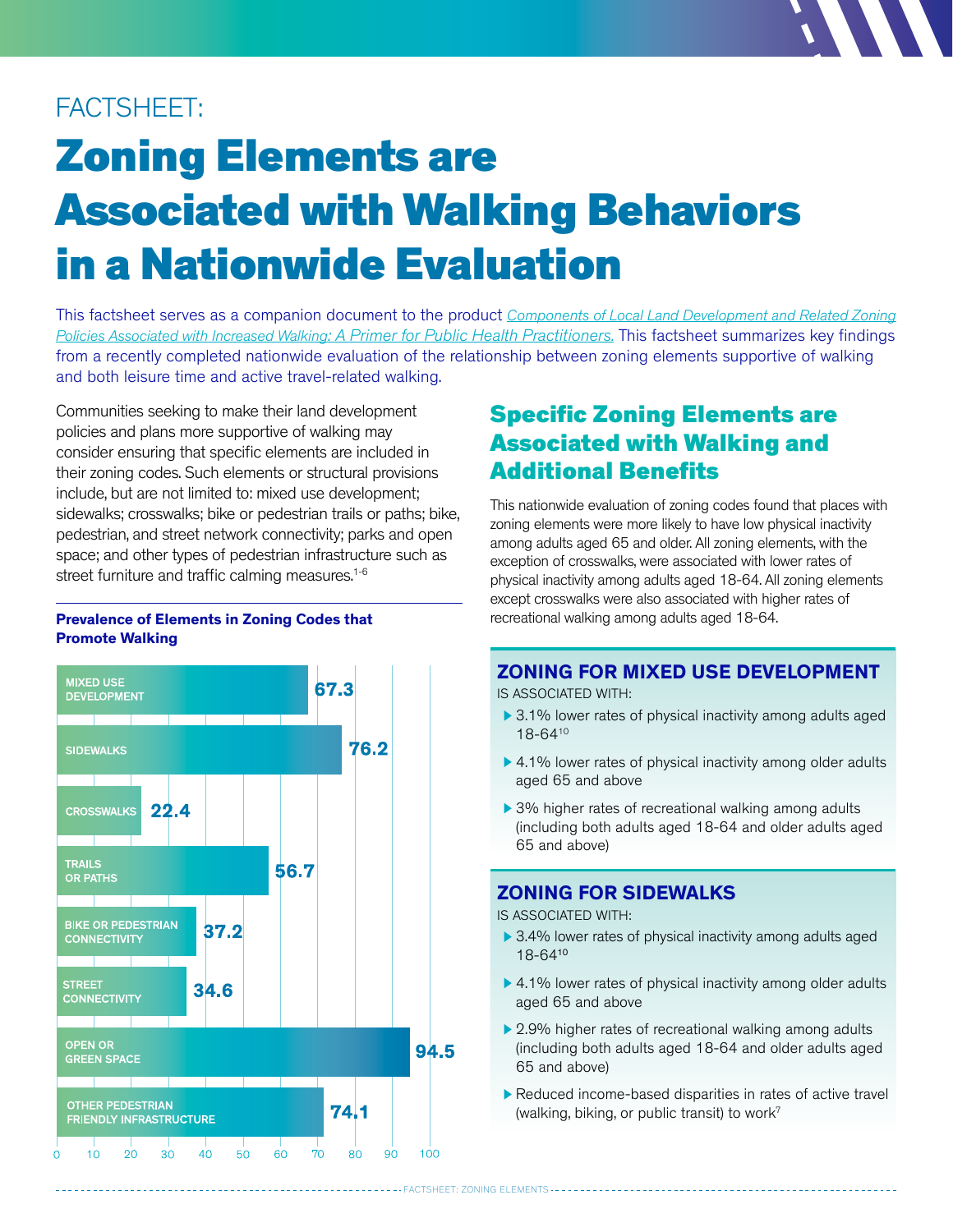#### **ZONING FOR CROSSWALKS**

IS ASSOCIATED WITH:

- ▶ 1.9% lower rates of physical inactivity among older adults aged 65 and above
- Reduced income-based disparities in rates of active travel to work<sup>7</sup>
- $\blacktriangleright$  Higher rates of active travel to work among communities with higher poverty rates relative to those with lower poverty rates $<sup>7</sup>$ </sup>

#### **ZONING FOR BIKE AND PEDESTRIAN TRAILS OR PATHS**

IS ASSOCIATED WITH:

- ▶ 3% lower rates of physical inactivity among adults aged 18-64<sup>10</sup>
- ▶ 4.4% lower rates of physical inactivity among older adults aged 65 and above
- ▶ 3.4% higher rates of recreational walking among adults aged 18-64
- ▶ 3.5% higher rates of recreational walking among older adults aged 65 and above
- Reduced income-based disparities in rates of active travel to work<sup>7</sup>

#### **ZONING FOR BIKE AND PEDESTRIAN CONNECTIVITY** IS ASSOCIATED WITH:

- ▶ 2.1% lower rates of physical inactivity among adults aged 18-64<sup>10</sup>
- ▶ 3.9% lower rates of physical inactivity among older adults aged 65 and above
- ▶ 1.8% higher rates of recreational walking among adults aged 18-64
- Reduced income-based disparities in rates of active travel to work<sup>7</sup>
- $\blacktriangleright$  Higher rates of active travel to work among communities with higher poverty rates relative to those with lower poverty rates<sup>7</sup>

- 2 -

#### **ZONING FOR STREET CONNECTIVITY** IS ASSOCIATED WITH:

- ▶ 2.3% lower rates of physical inactivity among adults aged 18-64<sup>10</sup>
- ▶ 3.4% lower rates of physical inactivity among older adults aged 65 and above
- ▶ 1.9% higher rates of recreational walking among adults aged 18-64
- Reduced income-based disparities in rates of active travel to work<sup>7</sup>
- Higher rates of active travel to work among communities with higher poverty rates relative to those with lower poverty rates

#### **ZONING FOR OPEN OR GREEN SPACE** IS ASSOCIATED WITH:

- ▶ 3.2% lower rates of physical inactivity among adults aged 18-64<sup>10</sup>
- ▶ 4.3% lower rates of physical inactivity among older adults aged 65 and above
- ▶ 3.1% higher rates of recreational walking among adults aged 18-64
- ▶ 3.5% higher rates of recreational walking among older adults aged 65 and above



#### ------- FACTSHEET: ZONING ELEMENTS ---------